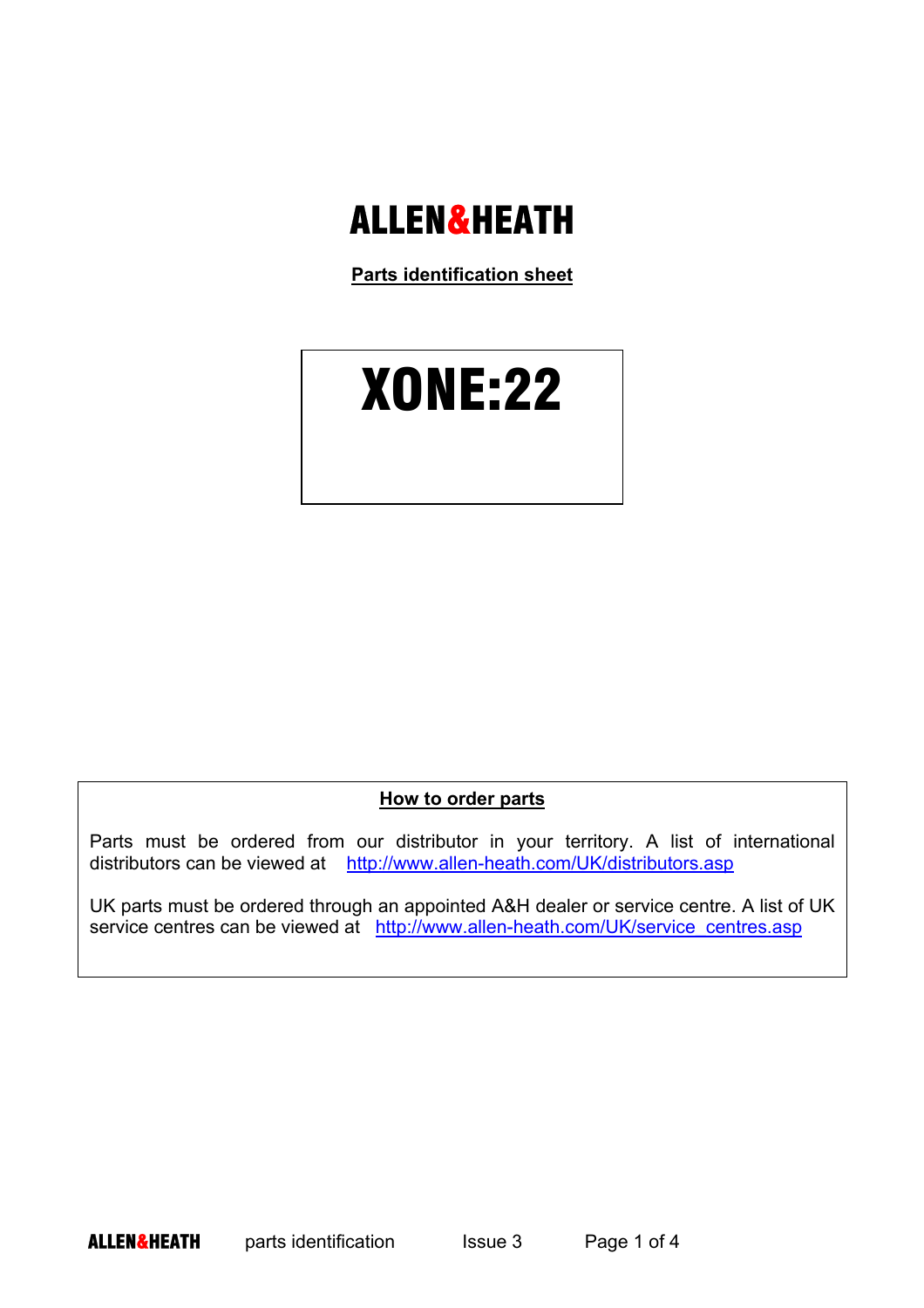#### **PARTS IDENTIFICATION**

#### **How to order parts**

Parts must be ordered from our distributor in your territory. A list of international distributors can be viewed at http://www.allen-heath.com/UK/distributors.asp

UK parts must be ordered through an appointed A&H dealer or service centre. A list of UK service centres can be viewed at http://www.allen-heath.com/UK/service\_centres.asp

#### **EXTERIOR PARTS**

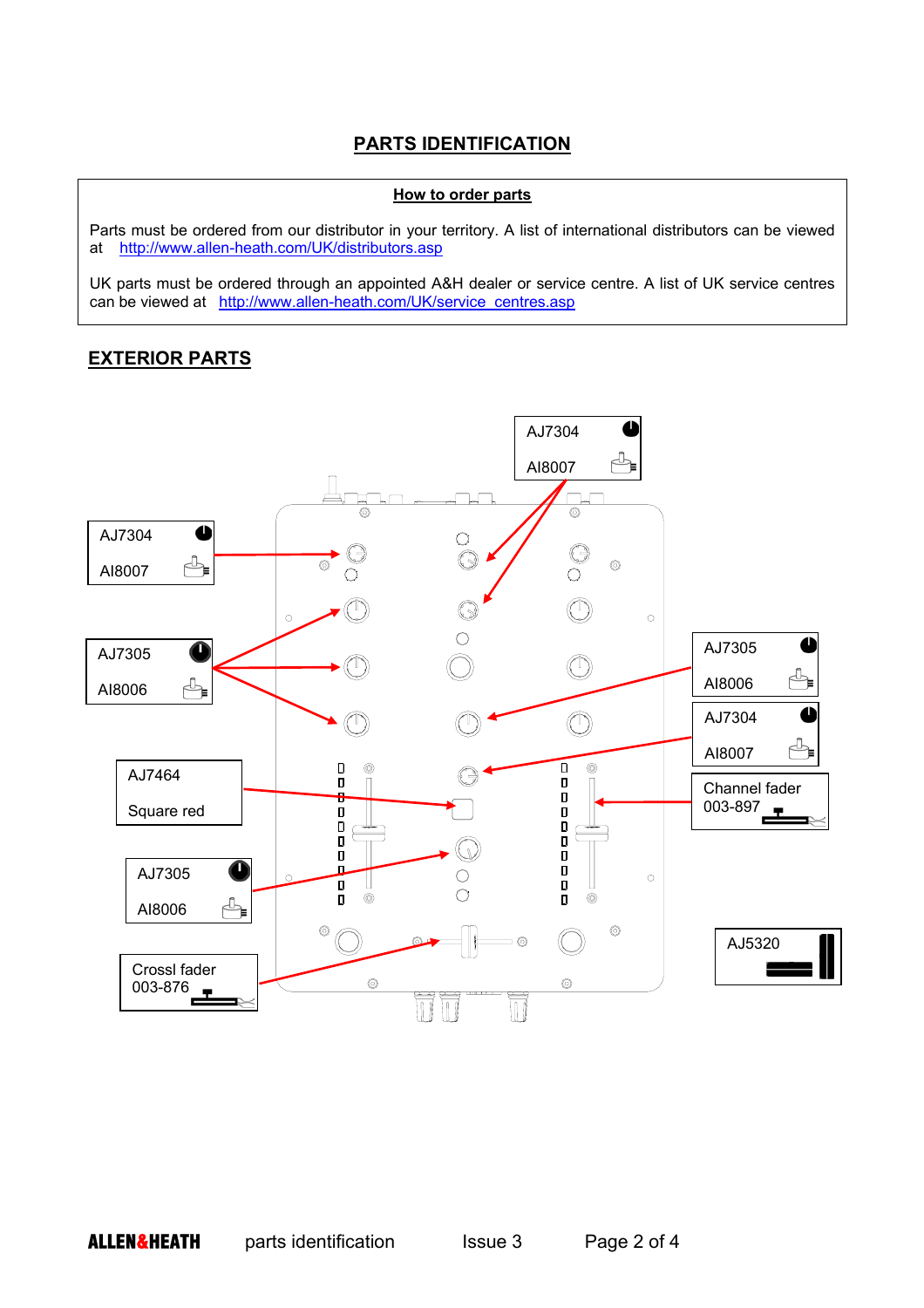

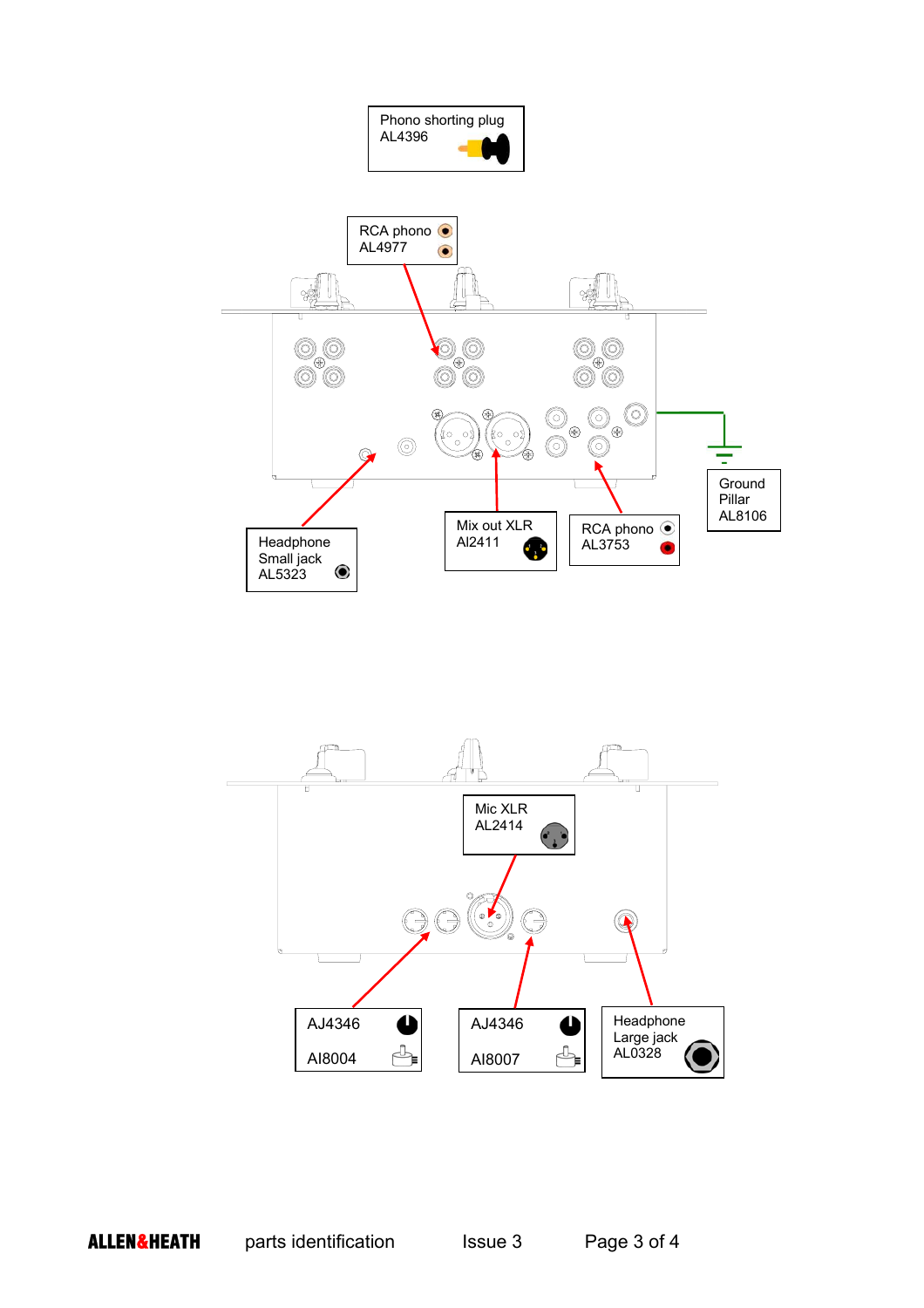#### **INTERIOR PARTS**



Input 003-873





Connector 003-875